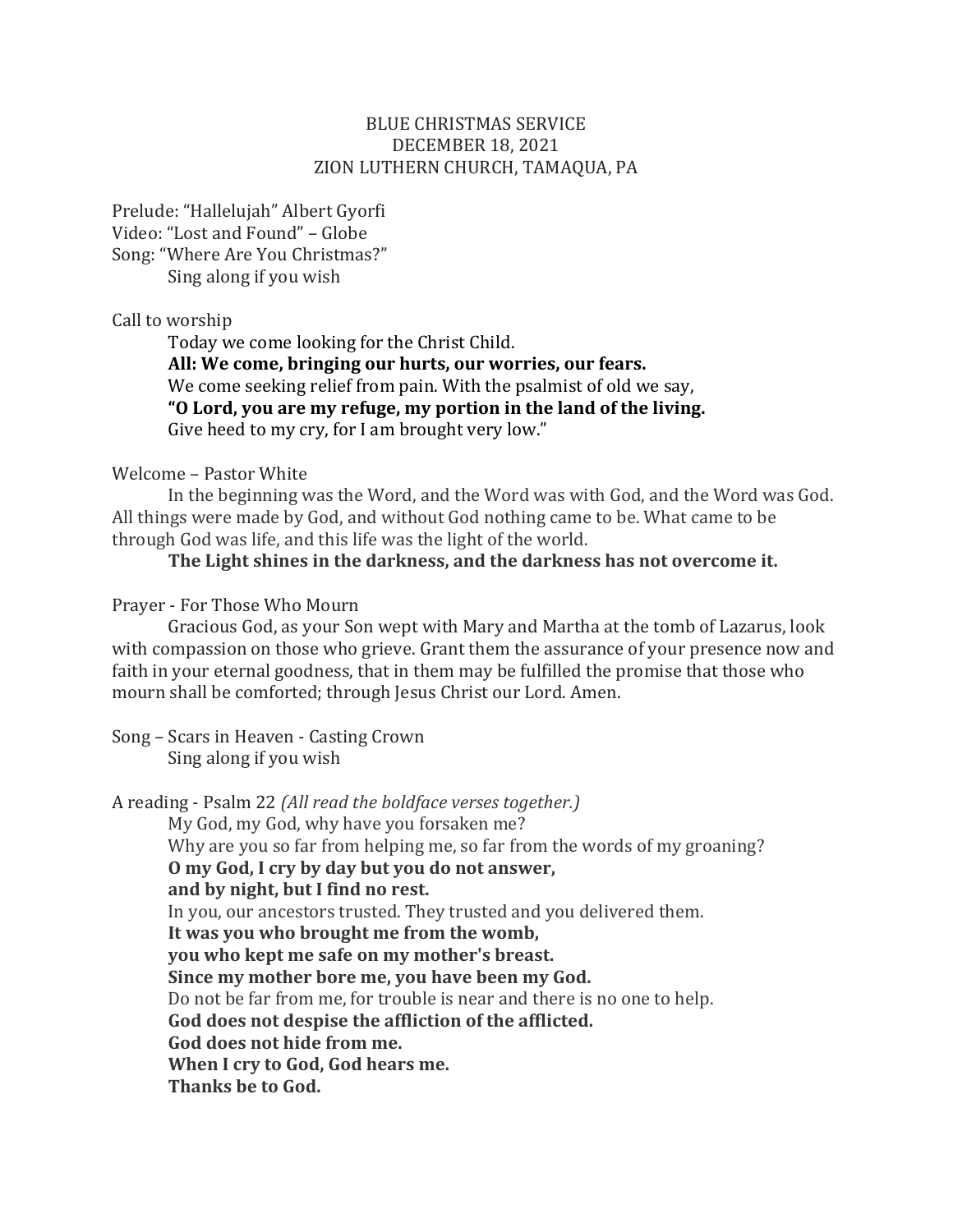### Song – In the Bleak Mid-winter Sing along if you wish

### Litany of Remembrance

#### *The first candle is lighted.*

We light this first candle to remember those whom we have loved and lost. We pause to remember clearly, their faces, their voices, their bodies.

We embrace and give thanks for the memories that bind them to us in this season of expectation, when all Creation waits for the Light.

#### **All: We remember them with love. May God's eternal love surround them.**

*A period of silent reflection*. 

### *The second candle is lighted.*

We light this second candle to remember the pain of loss:

loss of relationships, loss of trust, loss of jobs, loss of health, loss of faith, the loss of joy. We acknowledge and embrace the pain of the past, O God, and we offer it to You, asking that into our wounded hearts and open hands You will place the gift of peace, shalom.

### **All: We remember that through You all things are possible. Refresh, restore, renew us, 0 God, and lead us into Your future.**

### *A period of silent reflection*.

### *The third candle is lighted.*

We light this third candle to remember ourselves this Christmas time. We pause and remember the past weeks, months, and for some of us years, that have been heavy with our burdens. We accept and lay before you, God, the sharpness of memory, the sadness and grief, the hurt and fear, the anger and pain. We accept and lay before you the ways we feel we have fallen short, and the times we have spent blaming ourselves, and you, for all that we have suffered. We accept and lay before you the time we have walked alone, in darkness; and in knowledge of our own mortality.

 **All: We remember that though we have journeyed far, and that, while lost, we may have turned away from the light, the light itself has not failed. We remember that though winter be upon us and though the night be dark, with the turning of the Wheel the dawn will come, and dawn defeats the darkness.**

### *A period of silent reflection*.

### *The fourth candle is lighted.*

We light this fourth candle to remember faith, the gift of light and hope that God offers to us in the stories of Hanukkah and of Christmas, which both also began in abandonment, insecurity, and humbleness, in a time of war and in a poor stable. We remember that the loving God who kept the light shining in the temple and who came to share this life with us promises us comfort and peace.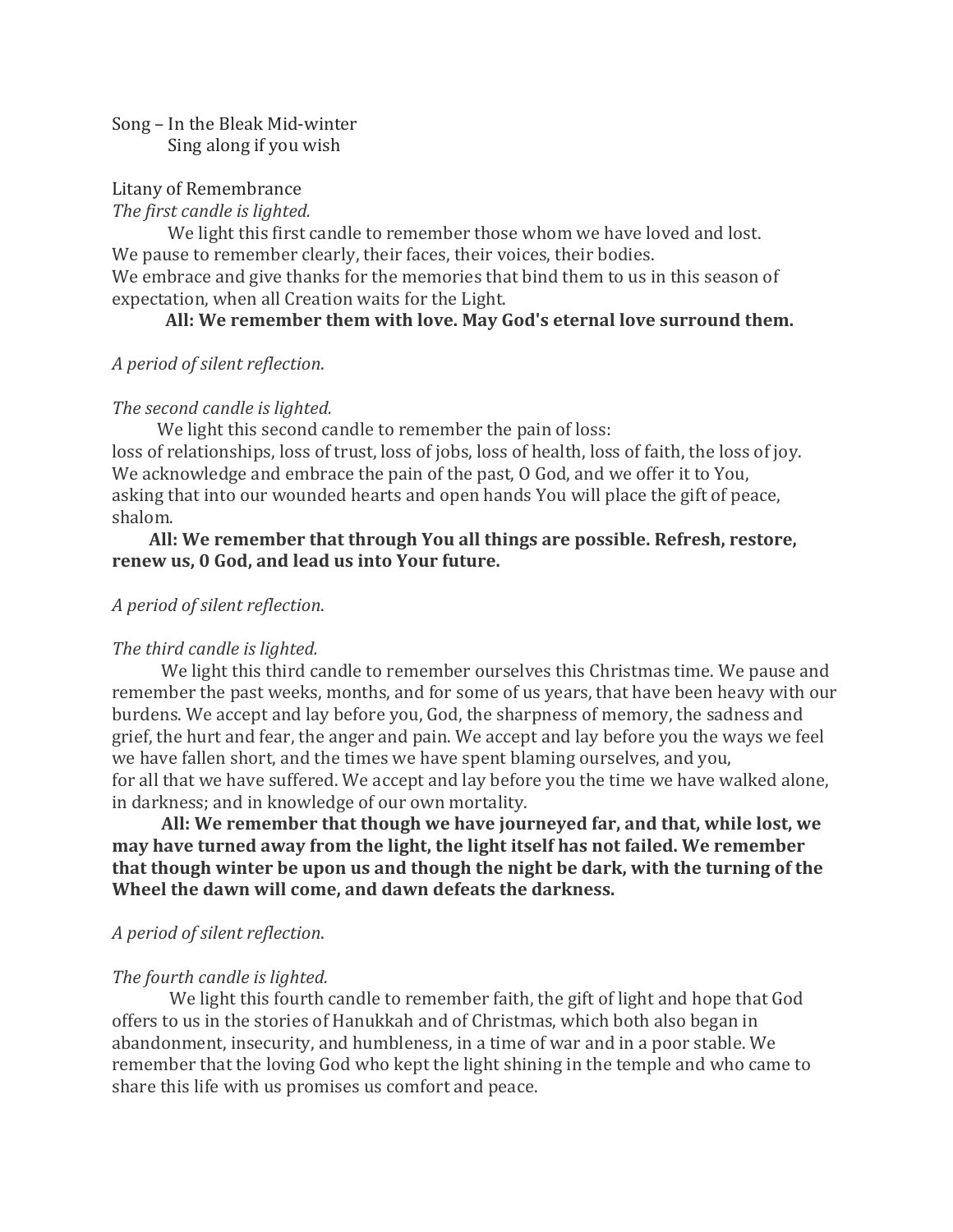# **All: We remember the One who shares our burdens, who shows us the way to the Light, and who journeys with us into all our tomorrows.**

### *A period of silent reflection*

Special music: "Serenaded by Angels" - Pastor Cindy White

# **The Prayers of the People**

God of wisdom, we come to you this Christmas Season tired, in turmoil, and in pain. As the nights have grown longer, so has darkness grown and wrapped itself around our hearts. In this season of longest night, we ask your healing blessings upon all that we carry in our hearts -- sorrow we fear may never end, wounds we cannot even put into words. Lord, hear our prayer,

### **All: And in Your merciful love, answer.**

God of mercy and compassion, there are those among us who are grieving over what might have been. Death or loss or terrible hurt has changed our experience of Christmas. We remember that once it was a special day for us, too, but someone or something precious has gone away from us in this life. We have lost a beloved, a job, a goal, a cause, a dream. We find ourselves adrift and alone. We are weary from the journey, and we have found no room at the inn. We come to you seeking rest, and peace, and shelter from the storm. Lord, hear our prayer.

### **All: And in Your merciful love, answer.**

God of grace, in the spirit of the season, grant us all that we need to comfort us as we journey through this Christmas season. We ask that you shelter and sustain all those of us, both here and throughout the world, who wander or want or weep or are heavy laden, that we may be lifted up in courage and journey on in Thy peace. Lord, hear our prayer.

# **All: And in Your merciful love, answer.**

God of love, in this Christmas Season we embrace and offer up to you all that used to be which is now lost to us, and cannot be again. With celebration all around us, memories of what was, and fears of what may be, weigh heavy on our hearts. Please hold us close in your embrace, be near to us this night, until the light returns and morning comes. Lord, hear our prayer,

### **All: And in Your merciful love, answer.**

Keep watch, dear Lord, with those who work, or watch, or weep this night, and give thine angels charge over those who sleep. Tend the sick, Lord; give rest to the weary, bless the dying, soothe the suffering, pity the afflicted, shield the joyous; and all for thy love's sake. Amen.

# Individual candle lighting – "Stay with Us" - Taize

Members of congregation bring candles to front and light them and return to tjheir seats. Candles may remain lit until end of service.